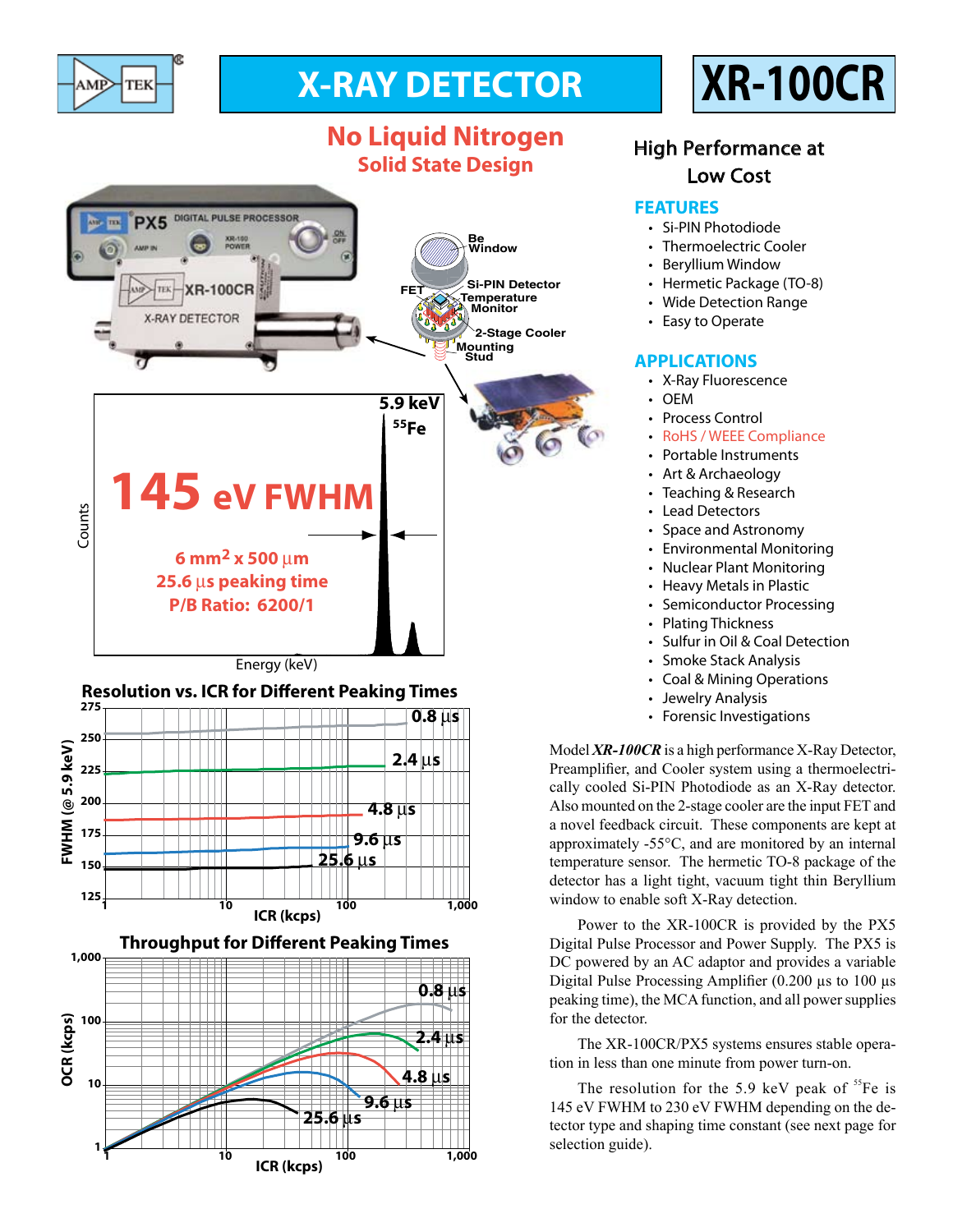# **SPECIFICATIONS**

| <b>GENERAL</b>                                                                                                                                          |                                                                                                                                          |  |
|---------------------------------------------------------------------------------------------------------------------------------------------------------|------------------------------------------------------------------------------------------------------------------------------------------|--|
| Detector Type                                                                                                                                           | Si-PIN                                                                                                                                   |  |
| Detector Size                                                                                                                                           | 6 mm <sup>2</sup> to 25 mm <sup>2</sup> . See Selection Guide.                                                                           |  |
| <b>Silicon Thickness</b>                                                                                                                                | 300 µm and 500 µm                                                                                                                        |  |
| Collimator                                                                                                                                              | Multilayer                                                                                                                               |  |
| Energy Resolu-<br>tion @ 5.9 keV,<br>55Fe                                                                                                               | 145 eV FWHM to 230 eV FWHM depend-<br>ing on detector type and shaping time<br>constant. See Selection Guide.                            |  |
| Background<br>counts                                                                                                                                    | <3 x 10 <sup>-3</sup> /s, 2 keV to 150 keV for 7 mm <sup>2</sup> /<br>300 µm detector                                                    |  |
| <b>Be Window</b>                                                                                                                                        | 1 mil (25 $\mu$ m) or 0.5 mil (12.5 $\mu$ m) thick                                                                                       |  |
| <b>Charge Sensitive</b><br>Preamplifier                                                                                                                 | Amptek custom design with reset though<br>the H.V. connection                                                                            |  |
| Gain Stability                                                                                                                                          | <20 ppm/°C (typical)                                                                                                                     |  |
| Case Size                                                                                                                                               | 3.00 x 1.75 x 1.13 in (7.7 x 4.4 x 2.9 cm)                                                                                               |  |
| Weight                                                                                                                                                  | 4.9 ounces (139 g)                                                                                                                       |  |
| <b>Total Power</b>                                                                                                                                      | $<$ 1 Watt                                                                                                                               |  |
| <b>Warranty Period</b>                                                                                                                                  | 1 year                                                                                                                                   |  |
| <b>Typical Lifetime</b>                                                                                                                                 | 5 to 10 years, depending on use                                                                                                          |  |
| <b>Storage Time</b>                                                                                                                                     | 10+ years in dry environment                                                                                                             |  |
| <b>Operation Condi-</b><br>tions                                                                                                                        | $0^{\circ}$ C to +40 $^{\circ}$ C                                                                                                        |  |
| Shipping and<br>Storage                                                                                                                                 | Long term storage: 10+ years in dry envi-<br>ronment<br>Typical Storage & Shipping: -20°C to +50°C,<br>10 to 90% humidity non condensing |  |
| <b>TUV Certification</b>                                                                                                                                | Certificate #: CU 72072412 01<br>Tested to: UL 61010-1: 2004 R7 .05<br>CAN/CSA-C22.2 61010-1: 2004                                       |  |
| <b>INPUTS</b>                                                                                                                                           |                                                                                                                                          |  |
| Preamp Power                                                                                                                                            | ±8 to 9 V @ 15 mA with <50 mV peak-to-<br>peak noise.                                                                                    |  |
| Detector Power                                                                                                                                          | +100 to +200 V $@$ 1 µA depending on detec-<br>tor type; < 0.1% variation.                                                               |  |
| <b>Cooler Power</b>                                                                                                                                     | Current = $350$ mA maximum<br>Voltage = $4$ V maximum with <100 mV<br>peak-to-peak noise<br>Internal temperature controller              |  |
| <b>OUTPUTS</b>                                                                                                                                          |                                                                                                                                          |  |
| <b>Reset Output Waveform</b><br>The output of the XR100CR swings from $+5$ V to - 5 V.<br>The reset period will vary with detector type and count rate. |                                                                                                                                          |  |
|                                                                                                                                                         |                                                                                                                                          |  |

وسانسانسا سانسانسانسانسا والماسا

| Preamplifier                                                                                                                                                                         |                                                  |  |
|--------------------------------------------------------------------------------------------------------------------------------------------------------------------------------------|--------------------------------------------------|--|
| Sensitivity                                                                                                                                                                          | 1 mV/keV typical (may vary for different         |  |
|                                                                                                                                                                                      | detectors)                                       |  |
| Polarity                                                                                                                                                                             | Negative Signal Out, 1 k $\Omega$ max. load      |  |
| Feedback                                                                                                                                                                             | Reset through the detector capacitance           |  |
| Temperature                                                                                                                                                                          | PX5: direct reading in K through software        |  |
| <b>Monitor Sensi-</b><br>tivity                                                                                                                                                      | PX2CR: 770 mV = -50 °C                           |  |
| <b>CONNECTORS</b>                                                                                                                                                                    |                                                  |  |
|                                                                                                                                                                                      |                                                  |  |
| Preamp Output                                                                                                                                                                        | <b>BNC coaxial connector</b>                     |  |
| Power and Signal                                                                                                                                                                     | 6-Pin LEMO connector                             |  |
| Interconnect                                                                                                                                                                         | To PX5: 6-Pin LEMO to 6-Pin LEMO, 5 ft<br>length |  |
| Cable                                                                                                                                                                                | To PX2CR: 6-Pin LEMO 9-Pin D, 5 ft length        |  |
| <b>6-PIN LEMO CONNECTOR</b>                                                                                                                                                          |                                                  |  |
| Pin 1                                                                                                                                                                                | Temperature monitor diode                        |  |
| Pin <sub>2</sub>                                                                                                                                                                     | + H.V. Detector Bias, +100 - 200 V max.          |  |
| Pin <sub>3</sub>                                                                                                                                                                     | -9 V Preamp Power                                |  |
| Pin 4                                                                                                                                                                                | +9 V Preamp Power                                |  |
| Pin <sub>5</sub>                                                                                                                                                                     | <b>Cooler Power Return</b>                       |  |
| Pin <sub>6</sub>                                                                                                                                                                     | Cooler Power: 0 to +4 V @ 350 mA                 |  |
| CASE                                                                                                                                                                                 | <b>Ground and Shield</b>                         |  |
| <b>OPTIONS</b>                                                                                                                                                                       |                                                  |  |
| Other Beryllium window thicknesses are available on special                                                                                                                          |                                                  |  |
| order (0.3 mil - 7.5 µm).                                                                                                                                                            |                                                  |  |
| Collimator Kit for high flux applications.                                                                                                                                           |                                                  |  |
| Accessories for vacuum applications.                                                                                                                                                 |                                                  |  |
| See also XR-100SDD specifications using Silicon Drift Detectors.                                                                                                                     |                                                  |  |
| See also XR-100T-CdTe specifications using Cadmium Telluride<br>(CdTe) diode detectors for high efficiency and high resolution<br>Gamma Ray detection (<1 keV FWHM @ 122 keV, 57Co). |                                                  |  |



### **RoHS / WEEE Solutions Spectrum of Chromium, Lead and Cadmium**

*For full system specifications, please see http://www.amptek.com/xr100cr.html*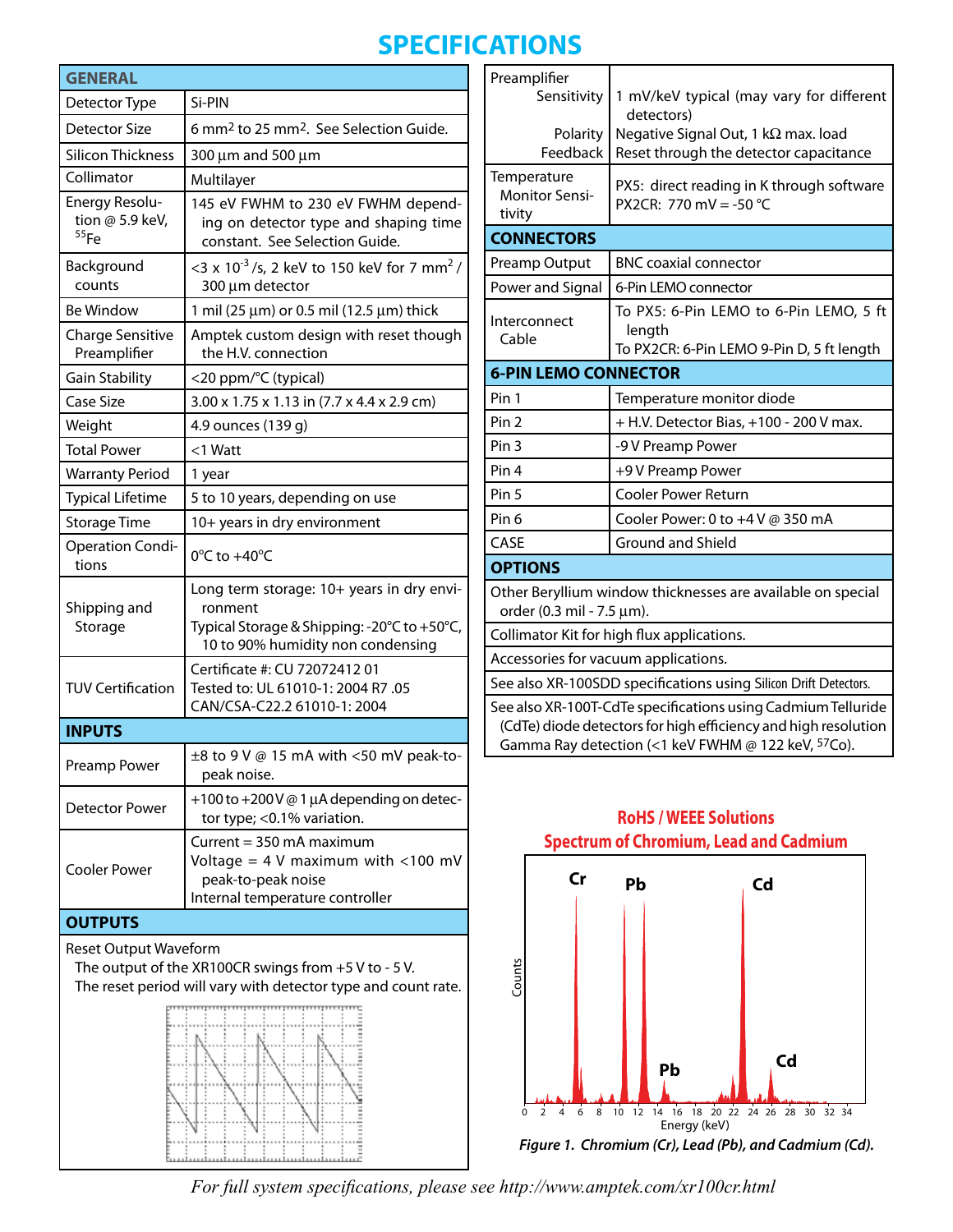### **AMPTEK XR-100 Selection Guide**

| <b>Detector Type</b><br><b>Area/Thickness</b><br><b>Be Window Thick-</b><br>ness Options         | <b>Guaranteed Energy Resolution</b><br>eV FWHM @ 5.9 keV*<br>Peak to Background Ratio** |  |  |
|--------------------------------------------------------------------------------------------------|-----------------------------------------------------------------------------------------|--|--|
| The following detectors are fully depleted and<br>contain a Multilayer (ML) Internal Collimator. |                                                                                         |  |  |
| <b>Si-PIN</b>                                                                                    | 145 - 165 eV                                                                            |  |  |
| 6 mm <sup>2</sup> / 500 µm                                                                       | 32 µs Peaking Time                                                                      |  |  |
| 0.5 or 1.0 mil Be                                                                                | P/B Ratio: 6200/1                                                                       |  |  |
| <b>Si-PIN</b>                                                                                    | 180 - 205 eV                                                                            |  |  |
| $13 \text{ mm}^2 / 500 \text{ µm}$                                                               | 32 µs Peaking Time                                                                      |  |  |
| 1.0 mil Be                                                                                       | P/B Ratio: 4100/1                                                                       |  |  |
| <b>Si-PIN</b>                                                                                    | 190 - 225 eV                                                                            |  |  |
| 25 mm <sup>2</sup> / 500 µm                                                                      | 32 µs Peaking Time                                                                      |  |  |
| 1.0 mil Be                                                                                       | P/B Ratio: 2000/1                                                                       |  |  |
| <b>SUPER SDD</b>                                                                                 | 125 - 140 eV                                                                            |  |  |
| 25 mm <sup>2</sup> / 500 µm                                                                      | 11.2 µs Peaking Time                                                                    |  |  |
| 0.5 mil Be                                                                                       | P/B Ratio: 8200/1                                                                       |  |  |
| *Peaking Time is approximately 2.4x shaping time.                                                |                                                                                         |  |  |

\*\*The Peak to Background (P/B) Ratio is the ratio of the counts at the 5.9 keV to 2 keV.



*Figure 2. X-123 X-Ray Spectrometer and OEM configurations.*



*Figure 3. XR-100CR Taking an X-Ray Fluorescence Spectrum of Michelangelo's David*



## **APPLICATIONS**